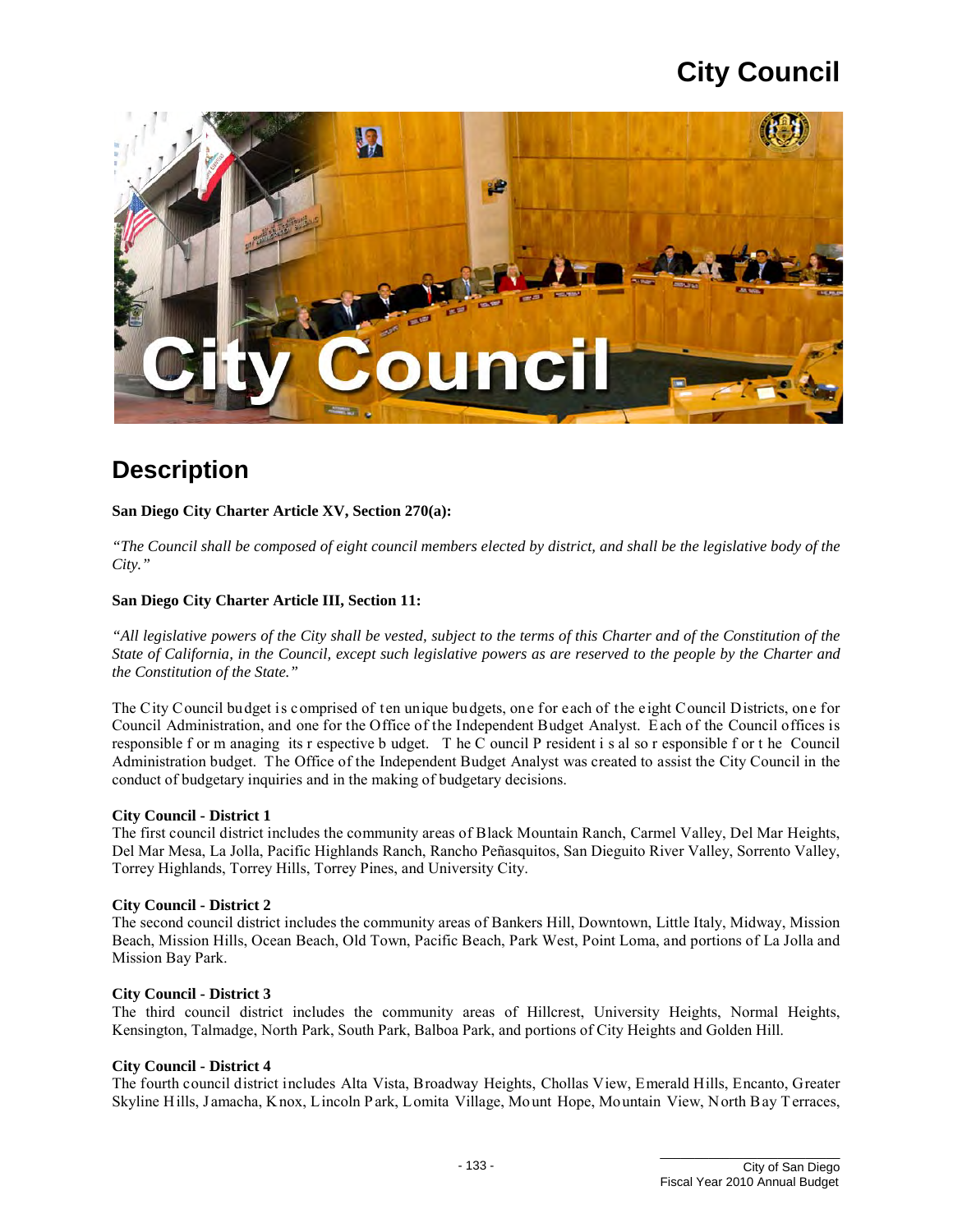Webster, and Willie Henderson Area. O'Farrell, Oak Park, Paradise Hills, Ridgeview, Skyline Hills, South Bay Terraces, South Encanto, Valencia Park,

#### **City Council - District 5**

The fifth council district includes the communities of Carmel Mountain Ranch, Mira Mesa, Miramar Ranch North, Rancho Bernardo, Sabre Springs, San Pasqual Valley, and Scripps Ranch.

#### **Council - District 6**

 The s ixth council district i ncludes t he c ommunity ar eas o f B ay H o, B ay P ark, B irdland, D e Anza, Clairemont, Fashion H ills, F ashion V alley, K earny M esa, L inda V ista, M ission B ay P ark, M ission V alley, M ission V illage, Morena, Serra Mesa, Stonecrest, and Villa Morena.

#### **City Council - District 7**

 The seventh council district includes the community areas of Allied Gardens, Chollas Creek, Colina Del Sol, Del Cerro, El Cerrito, Fox Canyon, Grantville, Islenair, Lake Murray, Miramar, Mission Trails Regional Park, Murphy Canyon, O ak P ark, Redwood V illage, Rolando P ark, R olando V illage, S an C arlos, San D iego S tate U niversity College Area, and Tierrasanta.

#### **City Council - District 8**

The northern portion of the eighth council district includes the communities of Barrio Logan, a portion of Golden Hill, Grant Hill, Logan Heights, Memorial, Shelltown, Sherman Heights, Southcrest, and Stockton. T he southern portion includes Egger Highlands, Nestor, Otay Mesa/Nestor, San Ysidro, the Tijuana River Valley and Otay Mesa.

 and l iaison with o ther d epartments a nd go vernmental a gencies. Council Committee C onsultants p rovide Council Administration functions under the administrative and policy direction of the Council President. It provides general office management for the council offices, including the preparation of budgets, payrolls, personnel benefits, consultation to six standing committees of the City Council: A udit; Budget and Finance; Land Use and Housing; Natural Resources a nd C ulture; P ublic S afety a nd N eighborhood S ervices; a nd R ules, O pen G overnment, a nd Intergovernmental Relations.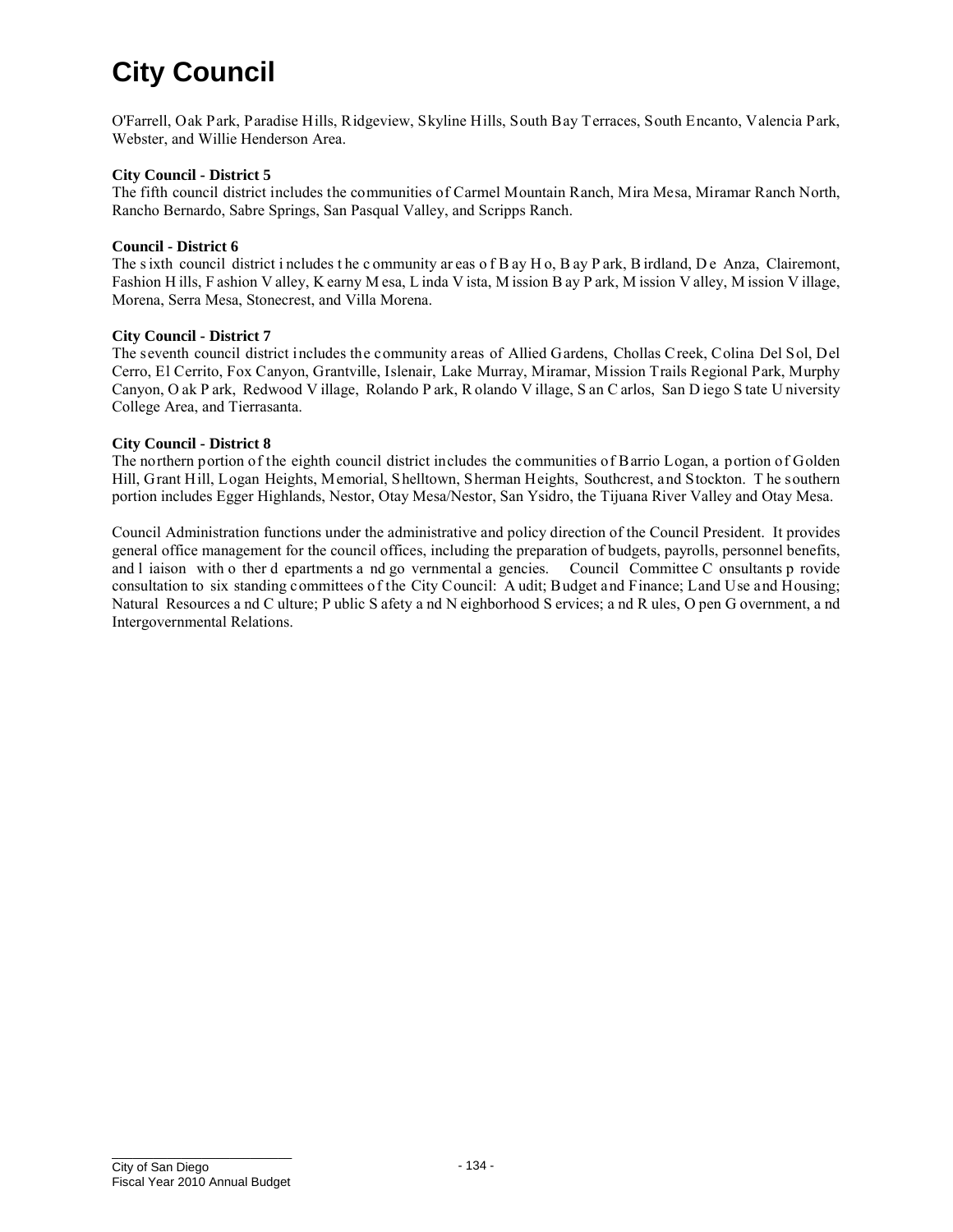### **Department Summary**

| <b>City Council</b>   |    |                                 |     |                          |    |                                |      |                               |  |  |
|-----------------------|----|---------------------------------|-----|--------------------------|----|--------------------------------|------|-------------------------------|--|--|
|                       |    | <b>FY 2008</b><br><b>BUDGET</b> |     | FY 2009<br><b>BUDGET</b> |    | <b>FY 2010</b><br><b>FINAL</b> |      | FY 2009-2010<br><b>CHANGE</b> |  |  |
| <b>Positions</b>      |    | 92.50                           |     | 93.00                    |    | 91.50                          |      | (1.50)                        |  |  |
| Personnel Expense     | \$ | 8,218,436                       | \$. | 8,571,000                | \$ | 7,786,443                      | S    | (784, 557)                    |  |  |
| Non-Personnel Expense | \$ | 1,551,035                       | S   | 1,324,158                | \$ | 1,597,124                      | - \$ | 272,966                       |  |  |
| <b>TOTAL</b>          | \$ | 9,769,471                       | S   | 9,895,158                | \$ | 9,383,567                      | S    | (511, 591)                    |  |  |

| <b>Department Staffing</b>     | FY 2008                  |     | FY 2009                  | <b>FY 2010</b>                 |
|--------------------------------|--------------------------|-----|--------------------------|--------------------------------|
|                                | <b>BUDGET</b>            |     | <b>BUDGET</b>            | <b>FINAL</b>                   |
| <b>GENERAL FUND</b>            |                          |     |                          |                                |
| City Council - District 1      | 10.00                    |     | 10.00                    | 10.00                          |
| City Council - District 2      | 11.00                    |     | 11.00                    | 10.00                          |
| City Council - District 3      | 10.00                    |     | 10.00                    | 10.00                          |
| City Council - District 4      | 10.00                    |     | 10.00                    | 10.00                          |
| City Council - District 5      | 9.00                     |     | 9.00                     | 9.00                           |
| City Council - District 6      | 10.00                    |     | 10.00                    | 10.00                          |
| City Council - District 7      | 10.00                    |     | 10.00                    | 10.00                          |
| City Council - District 8      | 10.00                    |     | 10.00                    | 10.00                          |
| <b>Council Administration</b>  | 12.50                    |     | 13.00                    | 12.50                          |
| <b>Total</b>                   | 92.50                    |     | 93.00                    | 91.50                          |
| <b>Department Expenditures</b> | FY 2008<br><b>BUDGET</b> |     | FY 2009<br><b>BUDGET</b> | <b>FY 2010</b><br><b>FINAL</b> |
| <b>GENERAL FUND</b>            |                          |     |                          |                                |
| City Council - District 1      | \$<br>990,000 \$         |     | 990,000                  | \$<br>939,500                  |
| City Council - District 2      | \$<br>990,000            | -S  | 990,000                  | \$<br>939,500                  |
| City Council - District 3      | \$<br>990,000 \$         |     | 990,000                  | \$<br>966,986                  |
| City Council - District 4      | \$<br>990,000            | -\$ | 990,000                  | \$<br>939,500                  |
| City Council - District 5      | \$<br>990,000            | -S  | 990,000                  | \$<br>971,500                  |
| City Council - District 6      | \$<br>990,000 \$         |     | 990,000                  | \$<br>971.500                  |

City Council - District 7 \$ 990,000 \$ 990,000 **\$ 971,500**  City Council - District 8 \$ 990,000 \$ 990,000 **\$ 971,500**  Council Administration \$ 1,849,471 \$ 1,975,158 **\$ 1,712,081 Total \$ 9,769,471 \$ 9,895,158 \$ 9,383,567**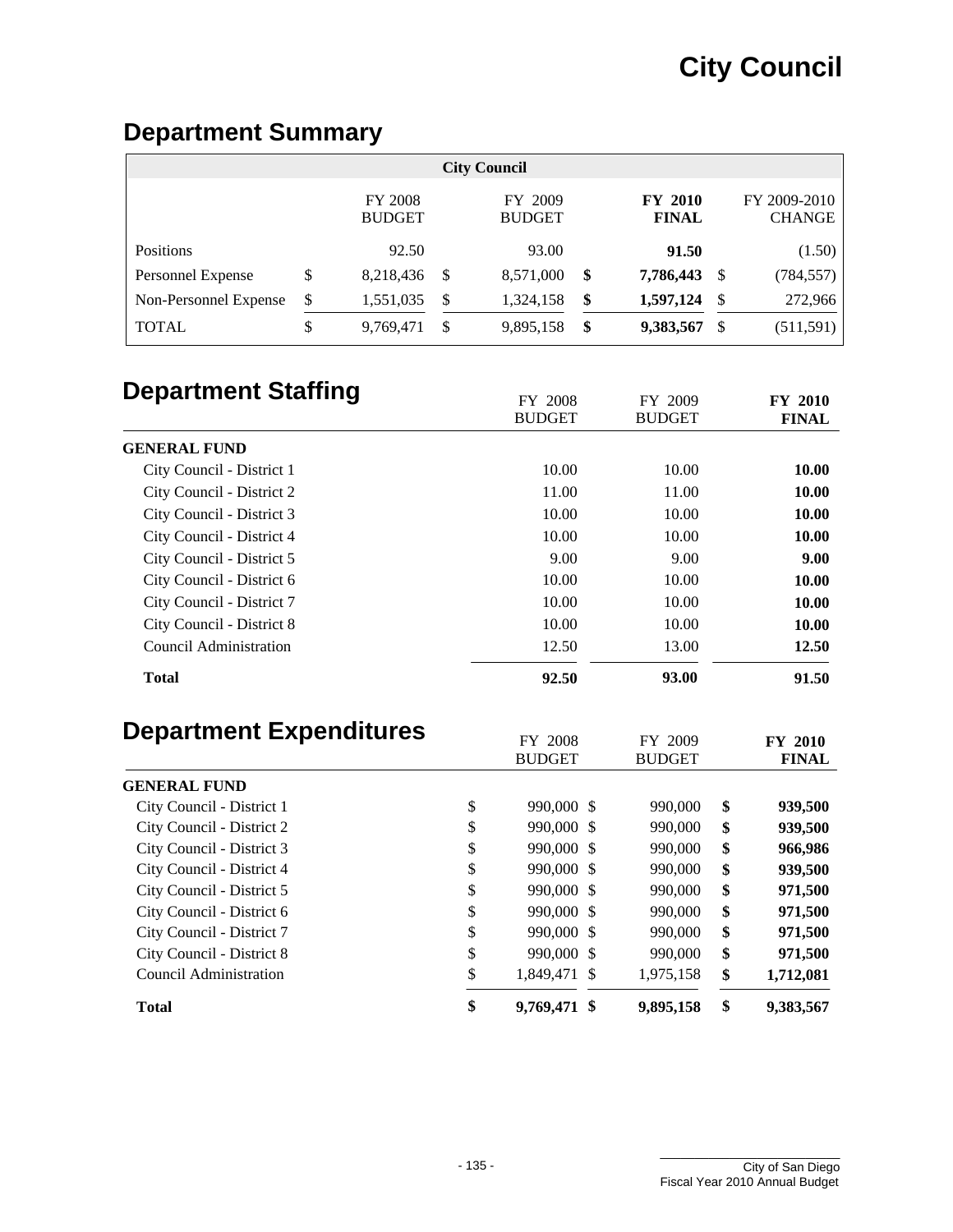## **Significant Budget Adjustments**

#### **GENERAL FUND**

| <b>City Council - District 1</b>                                                                                                                                                                                                                                                    | <b>Positions</b> | Cost          | <b>Revenue</b> |
|-------------------------------------------------------------------------------------------------------------------------------------------------------------------------------------------------------------------------------------------------------------------------------------|------------------|---------------|----------------|
| <b>Salary and Benefit Adjustments</b><br>Adjustments to reflect the annualization of the Fiscal Year<br>2009 negotiated salary compensation schedule, changes to<br>average salaries, retirement contributions, retiree health<br>contributions, and labor negotiation adjustments. | 0.00~\$          | $(16,358)$ \$ | $\theta$       |
| <b>Equipment/Support for Information Technology</b>                                                                                                                                                                                                                                 | 0.00~\$          | 23,166 \$     | $\overline{0}$ |
| Funding allocated according to a zero-based annual review of<br>information technology funding requirements and priority<br>analyses.                                                                                                                                               |                  |               |                |
| <b>Non-Discretionary Adjustment</b>                                                                                                                                                                                                                                                 | 0.00~\$          | $(25)$ \$     | $\mathbf{0}$   |
| Adjustments to expense allocations that are determined outside<br>of the department's direct control. These adjustments are<br>generally based on prior year expenditure trends and examples<br>of these include utilities, insurance, and rent.                                    |                  |               |                |
| <b>Adjustments to Council Districts' Expenditures</b>                                                                                                                                                                                                                               | $0.00 \text{ s}$ | $(57,283)$ \$ | $\theta$       |
| Adjustments to personnel expenses to set the Council Districts'<br>Fiscal Year 2010 Annual Budgets at the approved levels.                                                                                                                                                          |                  |               |                |
| <b>City Council - District 2</b>                                                                                                                                                                                                                                                    | <b>Positions</b> | Cost          | <b>Revenue</b> |
| <b>Salary and Benefit Adjustments</b>                                                                                                                                                                                                                                               | 0.00~\$          | 85,080 \$     | $\theta$       |
| Adjustments to reflect the annualization of the Fiscal Year<br>2009 negotiated salary compensation schedule, changes to<br>average salaries, retirement contributions, retiree health<br>contributions, and labor negotiation adjustments.                                          |                  |               |                |
| <b>Equipment/Support for Information Technology</b>                                                                                                                                                                                                                                 | 0.00~\$          | 29,014 \$     | $\mathbf{0}$   |
| Funding allocated according to a zero-based annual review of<br>information technology funding requirements and priority<br>analyses.                                                                                                                                               |                  |               |                |
| <b>Non-Discretionary Adjustment</b>                                                                                                                                                                                                                                                 | 0.00~\$          | $(27)$ \$     | $\theta$       |
| Adjustments to expense allocations that are determined outside<br>of the department's direct control. These adjustments are<br>generally based on prior year expenditure trends and examples<br>of these include utilities, insurance, and rent.                                    |                  |               |                |
| <b>Position Reduction</b>                                                                                                                                                                                                                                                           | $(1.00)$ \$      | $(65,048)$ \$ | $\theta$       |
| The City Council Office is reducing 1.00 Council<br>Representative in Council District 2 to be consistent with the<br>number of positions in the other Council Districts.                                                                                                           |                  |               |                |
| <b>Adjustments to Council Districts' Expenditures</b>                                                                                                                                                                                                                               | 0.00~\$          | $(99,519)$ \$ | $\theta$       |
| Adjustments to personnel expenses to set the Council Districts'                                                                                                                                                                                                                     |                  |               |                |

Fiscal Year 2010 Annual Budgets at the approved levels.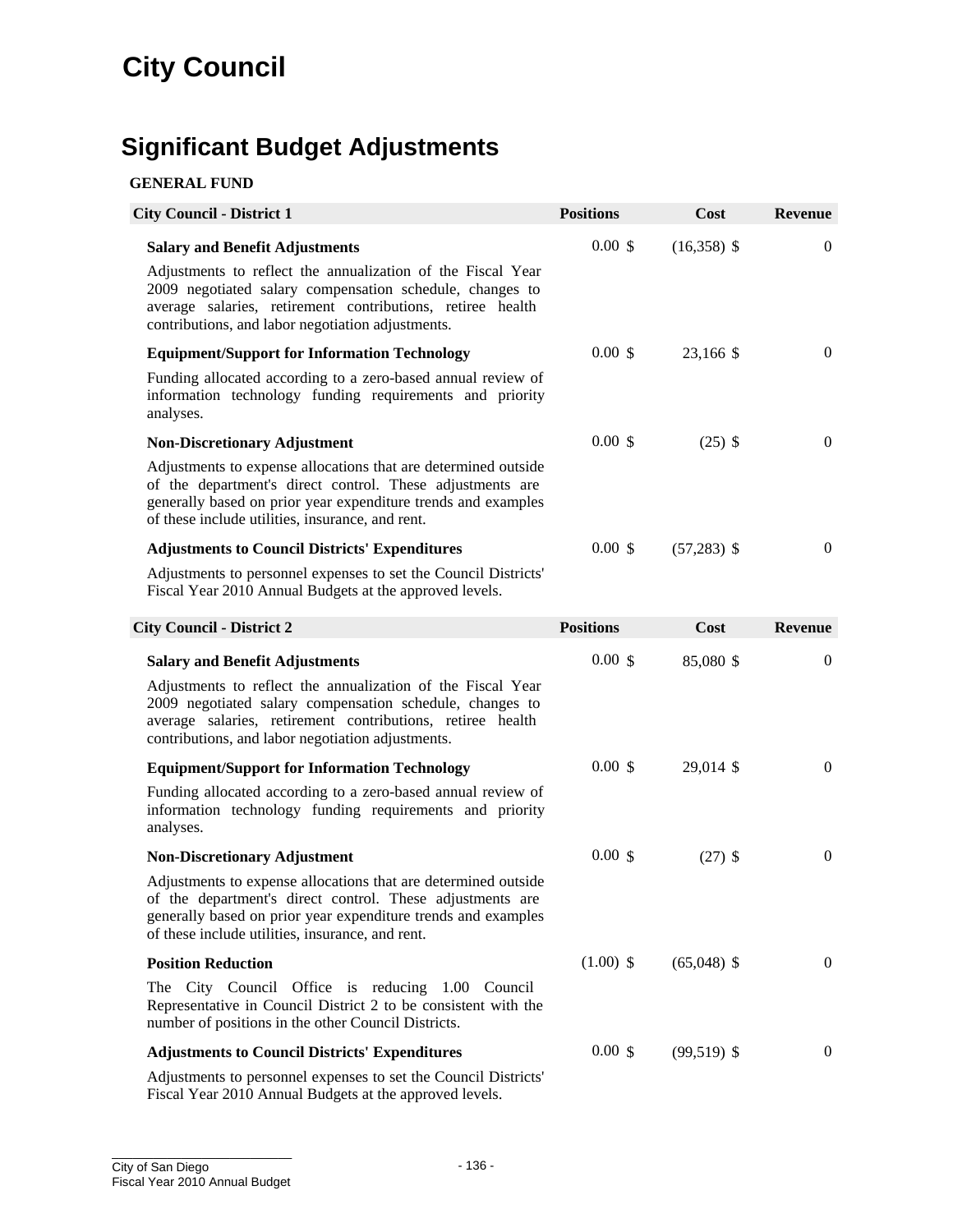## **Significant Budget Adjustments**

### **GENERAL FUND**

| <b>City Council - District 3</b>                                                                                                                                                                                                                                                    | <b>Positions</b> | Cost           | <b>Revenue</b> |
|-------------------------------------------------------------------------------------------------------------------------------------------------------------------------------------------------------------------------------------------------------------------------------------|------------------|----------------|----------------|
| <b>Salary and Benefit Adjustments</b><br>Adjustments to reflect the annualization of the Fiscal Year<br>2009 negotiated salary compensation schedule, changes to<br>average salaries, retirement contributions, retiree health<br>contributions, and labor negotiation adjustments. | 0.00~\$          | $(34,316)$ \$  | 0              |
| <b>Equipment/Support for Information Technology</b>                                                                                                                                                                                                                                 | 0.00~\$          | 31,782 \$      | $\theta$       |
| Funding allocated according to a zero-based annual review of<br>information technology funding requirements and priority<br>analyses.                                                                                                                                               |                  |                |                |
| <b>Infrastructure Improvement Fund Transfer</b>                                                                                                                                                                                                                                     | 0.00~\$          | 0 <sup>3</sup> | 27,486         |
| Adjustment reflects a transfer from the Infrastructure<br>Improvement Fund to the General Fund.                                                                                                                                                                                     |                  |                |                |
| <b>Non-Discretionary Adjustment</b>                                                                                                                                                                                                                                                 | 0.00~\$          | $(25)$ \$      | $\theta$       |
| Adjustments to expense allocations that are determined outside<br>of the department's direct control. These adjustments are<br>generally based on prior year expenditure trends and examples<br>of these include utilities, insurance, and rent.                                    |                  |                |                |
| <b>Adjustments to Council Districts' Expenditures</b>                                                                                                                                                                                                                               | 0.00~\$          | $(20, 455)$ \$ | $\mathbf{0}$   |
| Adjustments to personnel expenses to set the Council Districts'<br>Fiscal Year 2010 Annual Budgets at the approved levels.                                                                                                                                                          |                  |                |                |
| <b>City Council - District 4</b>                                                                                                                                                                                                                                                    | <b>Positions</b> | Cost           | <b>Revenue</b> |
| <b>Salary and Benefit Adjustments</b>                                                                                                                                                                                                                                               | 0.00~\$          | 18,850 \$      | $\theta$       |
| Adjustments to reflect the annualization of the Fiscal Year<br>2009 negotiated salary compensation schedule, changes to<br>average salaries, retirement contributions, retiree health<br>contributions, and labor negotiation adjustments.                                          |                  |                |                |
| <b>Equipment/Support for Information Technology</b>                                                                                                                                                                                                                                 | 0.00~\$          | 34,390 \$      | $\theta$       |
| Funding allocated according to a zero-based annual review of<br>information technology funding requirements and priority<br>analyses.                                                                                                                                               |                  |                |                |
| <b>Non-Discretionary Adjustment</b>                                                                                                                                                                                                                                                 | $0.00 \text{ s}$ | $(25)$ \$      | $\mathbf{0}$   |
| Adjustments to expense allocations that are determined outside<br>of the department's direct control. These adjustments are<br>generally based on prior year expenditure trends and examples<br>of these include utilities, insurance, and rent.                                    |                  |                |                |
| <b>Adjustments to Council Districts' Expenditures</b>                                                                                                                                                                                                                               | 0.00~\$          | $(103,715)$ \$ | $\mathbf{0}$   |
| Adjustments to personnel expenses to set the Council Districts'<br>Fiscal Year 2010 Annual Budgets at the approved levels.                                                                                                                                                          |                  |                |                |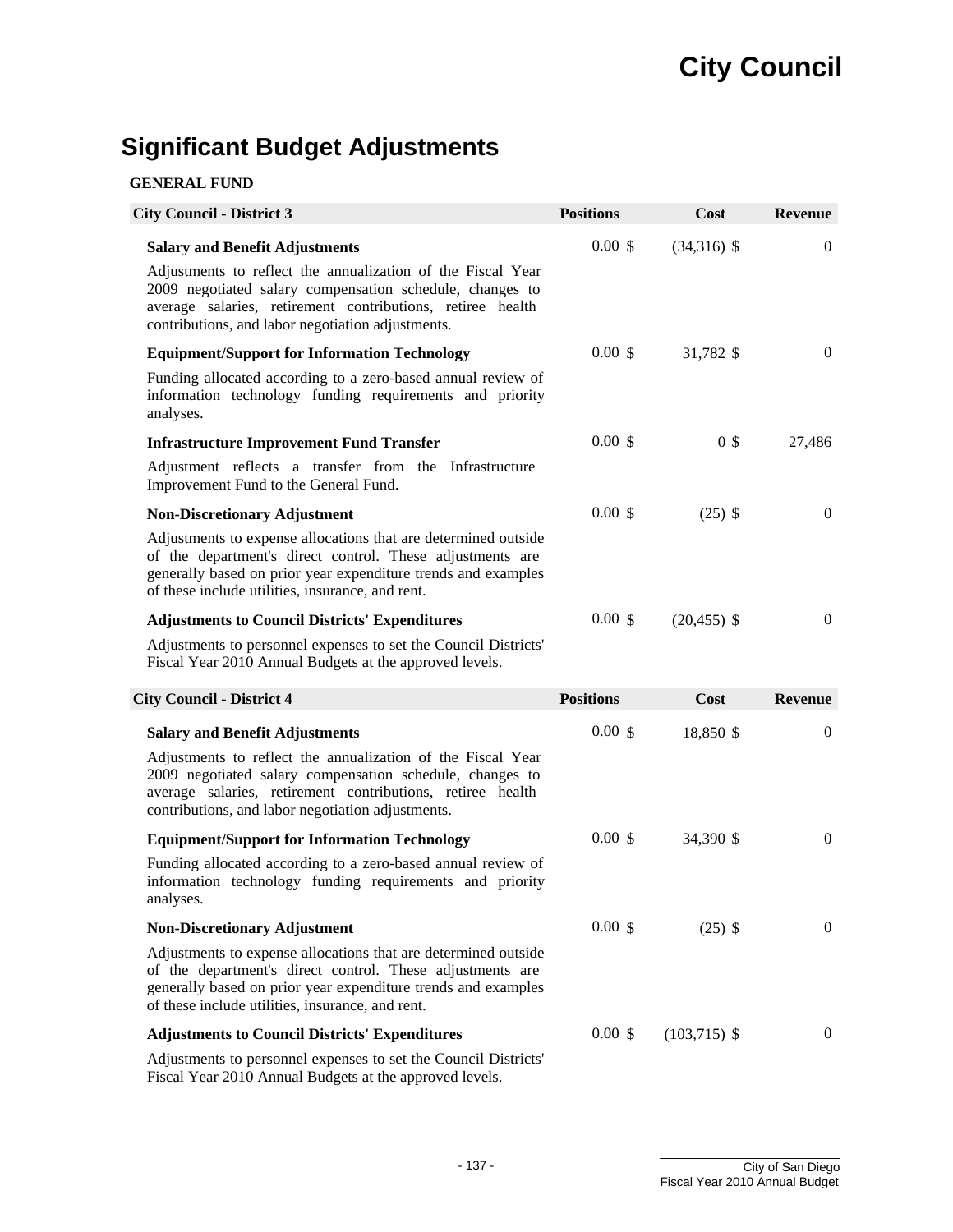## **Significant Budget Adjustments**

#### **GENERAL FUND**

| <b>City Council - District 5</b>                                                                                                                                                                                                                                                    | <b>Positions</b> | Cost           | <b>Revenue</b>   |
|-------------------------------------------------------------------------------------------------------------------------------------------------------------------------------------------------------------------------------------------------------------------------------------|------------------|----------------|------------------|
| <b>Salary and Benefit Adjustments</b><br>Adjustments to reflect the annualization of the Fiscal Year<br>2009 negotiated salary compensation schedule, changes to<br>average salaries, retirement contributions, retiree health<br>contributions, and labor negotiation adjustments. | 0.00~\$          | $(50,512)$ \$  | $\boldsymbol{0}$ |
| <b>Equipment/Support for Information Technology</b>                                                                                                                                                                                                                                 | 0.00~\$          | 28,413 \$      | $\theta$         |
| Funding allocated according to a zero-based annual review of<br>information technology funding requirements and priority<br>analyses.                                                                                                                                               |                  |                |                  |
| <b>Adjustments to Council Districts' Expenditures</b>                                                                                                                                                                                                                               | 0.00~\$          | 3,621 \$       | $\theta$         |
| Adjustments to personnel expenses to set the Council Districts'<br>Fiscal Year 2010 Annual Budgets at the approved levels.                                                                                                                                                          |                  |                |                  |
| <b>Infrastructure Improvement Fund Transfer</b>                                                                                                                                                                                                                                     | $0.00 \text{ s}$ | 0 <sup>3</sup> | 32,000           |
| Adjustment reflects a transfer from the Infrastructure<br>Improvement Fund to the General Fund.                                                                                                                                                                                     |                  |                |                  |
| <b>Non-Discretionary Adjustment</b>                                                                                                                                                                                                                                                 | 0.00~\$          | $(22)$ \$      | $\theta$         |
| Adjustments to expense allocations that are determined outside<br>of the department's direct control. These adjustments are<br>generally based on prior year expenditure trends and examples<br>of these include utilities, insurance, and rent.                                    |                  |                |                  |
| <b>City Council - District 6</b>                                                                                                                                                                                                                                                    | <b>Positions</b> | Cost           | <b>Revenue</b>   |
| <b>Salary and Benefit Adjustments</b>                                                                                                                                                                                                                                               | 0.00~\$          | 143,507 \$     | $\theta$         |
| Adjustments to reflect the annualization of the Fiscal Year<br>2009 negotiated salary compensation schedule, changes to<br>average salaries, retirement contributions, retiree health<br>contributions, and labor negotiation adjustments.                                          |                  |                |                  |
| <b>Equipment/Support for Information Technology</b>                                                                                                                                                                                                                                 | 0.00~\$          | 24,567 \$      | $\theta$         |
| Funding allocated according to a zero-based annual review of<br>information technology funding requirements and priority<br>analyses.                                                                                                                                               |                  |                |                  |
| <b>Infrastructure Improvement Fund Transfer</b>                                                                                                                                                                                                                                     | $0.00 \text{ s}$ | 0 <sup>s</sup> | 32,000           |
| Adjustment reflects a transfer from the Infrastructure<br>Improvement Fund to the General Fund.                                                                                                                                                                                     |                  |                |                  |
| <b>Non-Discretionary Adjustment</b>                                                                                                                                                                                                                                                 | 0.00~\$          | $(25)$ \$      | $\theta$         |
| Adjustments to expense allocations that are determined outside<br>of the department's direct control. These adjustments are<br>generally based on prior year expenditure trends and examples                                                                                        |                  |                |                  |

of these include utilities, insurance, and rent.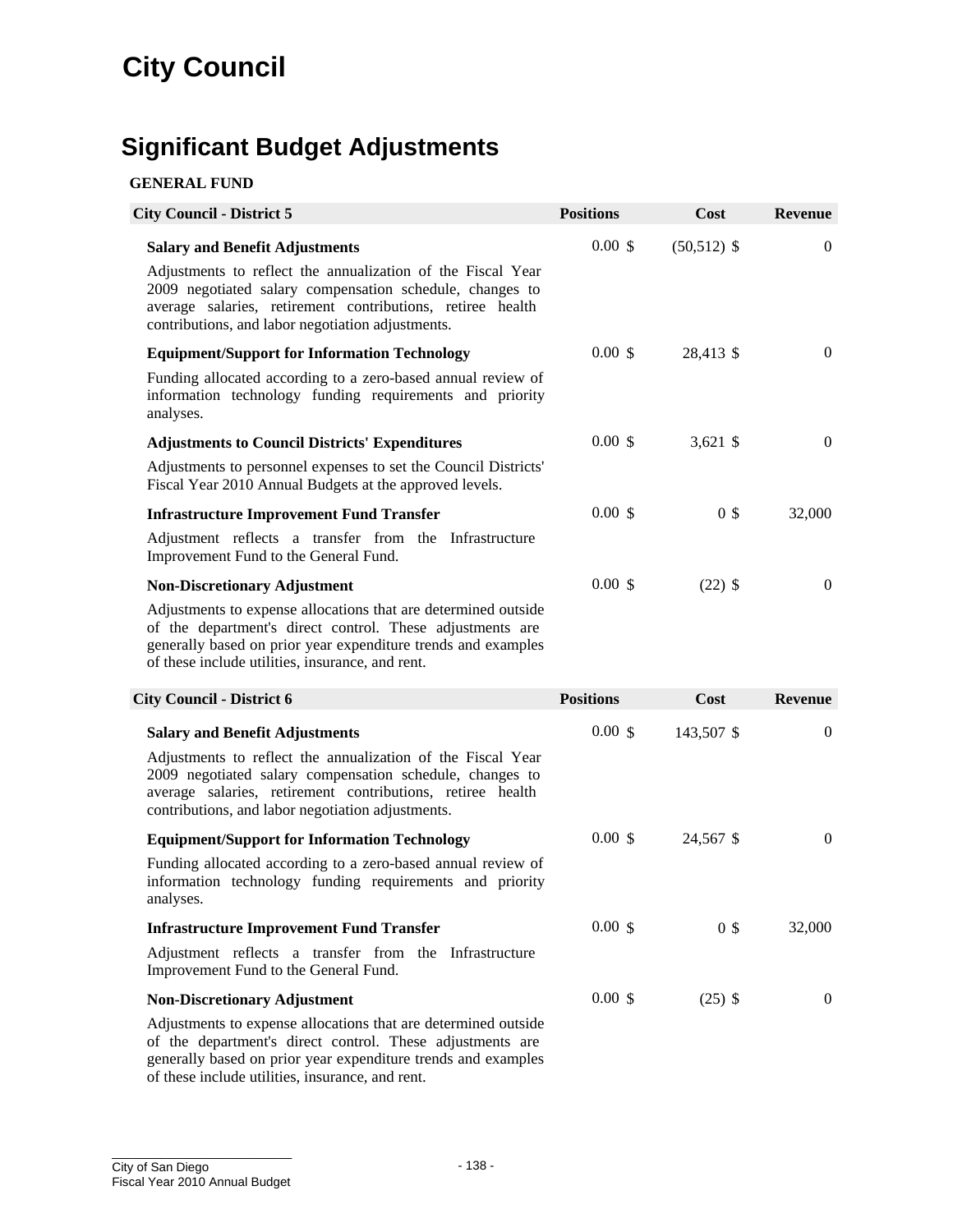## **Significant Budget Adjustments**

| <b>GENERAL FUND</b> |  |
|---------------------|--|
|---------------------|--|

| <b>City Council - District 6</b>                                                                                                                                                                                                                 | <b>Positions</b> | Cost            | <b>Revenue</b>   |
|--------------------------------------------------------------------------------------------------------------------------------------------------------------------------------------------------------------------------------------------------|------------------|-----------------|------------------|
| <b>Adjustments to Council Districts' Expenditures</b><br>Adjustments to personnel expenses to set the Council Districts'                                                                                                                         | 0.00~\$          | $(186, 549)$ \$ | $\mathbf{0}$     |
| Fiscal Year 2010 Annual Budgets at the approved levels.                                                                                                                                                                                          |                  |                 |                  |
| <b>City Council - District 7</b>                                                                                                                                                                                                                 | <b>Positions</b> | Cost            | <b>Revenue</b>   |
| <b>Salary and Benefit Adjustments</b>                                                                                                                                                                                                            | 0.00~\$          | 27,076 \$       | $\theta$         |
| Adjustments to reflect the annualization of the Fiscal Year<br>2009 negotiated salary compensation schedule, changes to<br>average salaries, retirement contributions, retiree health<br>contributions, and labor negotiation adjustments.       |                  |                 |                  |
| <b>Equipment/Support for Information Technology</b>                                                                                                                                                                                              | $0.00 \text{ s}$ | 31,151 \$       | $\theta$         |
| Funding allocated according to a zero-based annual review of<br>information technology funding requirements and priority<br>analyses.                                                                                                            |                  |                 |                  |
| <b>Infrastructure Improvement Fund Transfer</b>                                                                                                                                                                                                  | $0.00 \text{ s}$ | 0 <sup>3</sup>  | 32,000           |
| Adjustment reflects a transfer from the Infrastructure<br>Improvement Fund to the General Fund.                                                                                                                                                  |                  |                 |                  |
| <b>Non-Discretionary Adjustment</b>                                                                                                                                                                                                              | 0.00~\$          | $(665)$ \$      | $\mathbf{0}$     |
| Adjustments to expense allocations that are determined outside<br>of the department's direct control. These adjustments are<br>generally based on prior year expenditure trends and examples<br>of these include utilities, insurance, and rent. |                  |                 |                  |
| <b>Adjustments to Council Districts' Expenditures</b>                                                                                                                                                                                            | 0.00~\$          | $(76,062)$ \$   | $\boldsymbol{0}$ |
| Adjustments to personnel expenses to set the Council Districts'<br>Fiscal Year 2010 Annual Budgets at the approved levels.                                                                                                                       |                  |                 |                  |
| <b>City Council - District 8</b>                                                                                                                                                                                                                 | <b>Positions</b> | Cost            | Revenue          |
| <b>Salary and Benefit Adjustments</b>                                                                                                                                                                                                            | 0.00~\$          | 8,278 \$        | $\boldsymbol{0}$ |
| Adjustments to reflect the annualization of the Fiscal Year<br>2009 negotiated salary compensation schedule, changes to<br>average salaries, retirement contributions, retiree health<br>contributions, and labor negotiation adjustments.       |                  |                 |                  |
| <b>Equipment/Support for Information Technology</b>                                                                                                                                                                                              | $0.00 \text{ s}$ | 27,891 \$       | $\theta$         |
| Funding allocated according to a zero-based annual review of<br>information technology funding requirements and priority<br>analyses.                                                                                                            |                  |                 |                  |
| <b>Infrastructure Improvement Fund Transfer</b>                                                                                                                                                                                                  | 0.00~\$          | 0 <sup>3</sup>  | 32,000           |
| Adjustment reflects a transfer from the Infrastructure<br>Improvement Fund to the General Fund.                                                                                                                                                  |                  |                 |                  |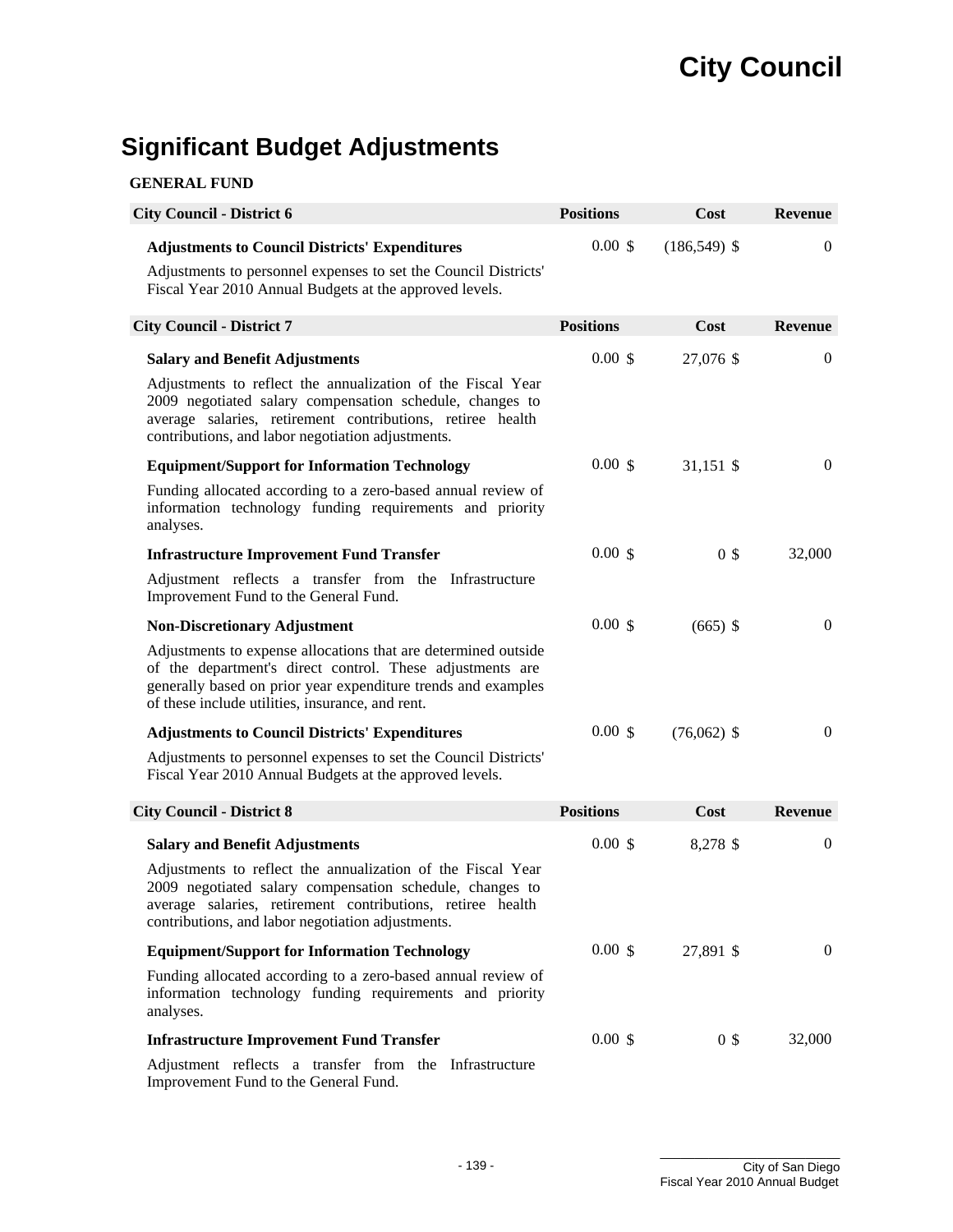# **Significant Budget Adjustments**

### **GENERAL FUND**

| <b>City Council - District 8</b>                                                                                                                                                                                                                                                        | <b>Positions</b>                | Cost                     | <b>Revenue</b>                 |
|-----------------------------------------------------------------------------------------------------------------------------------------------------------------------------------------------------------------------------------------------------------------------------------------|---------------------------------|--------------------------|--------------------------------|
| <b>Non-Discretionary Adjustment</b><br>Adjustments to expense allocations that are determined outside<br>of the department's direct control. These adjustments are<br>generally based on prior year expenditure trends and examples<br>of these include utilities, insurance, and rent. | 0.00~\$                         | $(25)$ \$                | $\mathbf{0}$                   |
| <b>Adjustments to Council Districts' Expenditures</b>                                                                                                                                                                                                                                   | 0.00~\$                         | $(54, 644)$ \$           | $\theta$                       |
| Adjustments to personnel expenses to set the Council Districts'<br>Fiscal Year 2010 Annual Budgets at the approved levels.                                                                                                                                                              |                                 |                          |                                |
| <b>Council Administration</b>                                                                                                                                                                                                                                                           | <b>Positions</b>                | Cost                     | <b>Revenue</b>                 |
| <b>Salary and Benefit Adjustments</b>                                                                                                                                                                                                                                                   | 0.00~\$                         | $(216,858)$ \$           | $\theta$                       |
| Adjustments to reflect the annualization of the Fiscal Year<br>2009 negotiated salary compensation schedule, changes to<br>average salaries, retirement contributions, retiree health<br>contributions, and labor negotiation adjustments.                                              |                                 |                          |                                |
| <b>Equipment/Support for Information Technology</b>                                                                                                                                                                                                                                     | 0.00~\$                         | 42,557 \$                | $\mathbf{0}$                   |
| Funding allocated according to a zero-based annual review of<br>information technology funding requirements and priority<br>analyses.                                                                                                                                                   |                                 |                          |                                |
| <b>Non-Discretionary Adjustment</b>                                                                                                                                                                                                                                                     | 0.00~\$                         | 874 \$                   | $\mathbf{0}$                   |
| Adjustments to expense allocations that are determined outside<br>of the department's direct control. These adjustments are<br>generally based on prior year expenditure trends and examples<br>of these include utilities, insurance, and rent.                                        |                                 |                          |                                |
| <b>Infrastructure Improvement Fund Transfer</b>                                                                                                                                                                                                                                         | 0.00~\$                         | 0 <sup>3</sup>           | 59,212                         |
| Adjustment reflects a transfer from the Infrastructure<br>Improvement Fund to the General Fund.                                                                                                                                                                                         |                                 |                          |                                |
| <b>Vacancy Savings</b>                                                                                                                                                                                                                                                                  | 0.00~\$                         | $(33,635)$ \$            | $\mathbf{0}$                   |
| Adjustments to personnel expenses to reflect the anticipated<br>savings resulting from positions projected to be vacant for any<br>period of the fiscal year due to personnel attrition and salary<br>differentials for new employees.                                                  |                                 |                          |                                |
| <b>One-Time Reduction</b>                                                                                                                                                                                                                                                               | $(0.50)$ \$                     | $(56,015)$ \$            | $\mathbf{0}$                   |
| Adjustment to reflect the removal of one-time revenues and<br>expenditures implemented in Fiscal Year 2009.                                                                                                                                                                             |                                 |                          |                                |
| <b>Expenditures by Category</b>                                                                                                                                                                                                                                                         | <b>FY 2008</b><br><b>BUDGET</b> | FY 2009<br><b>BUDGET</b> | <b>FY 2010</b><br><b>FINAL</b> |

| <b>PERSONNEL</b> |              |             |      |           |
|------------------|--------------|-------------|------|-----------|
| Salaries & Wages | 5,355,295 \$ | 5, 195, 374 | - \$ | 4,694,184 |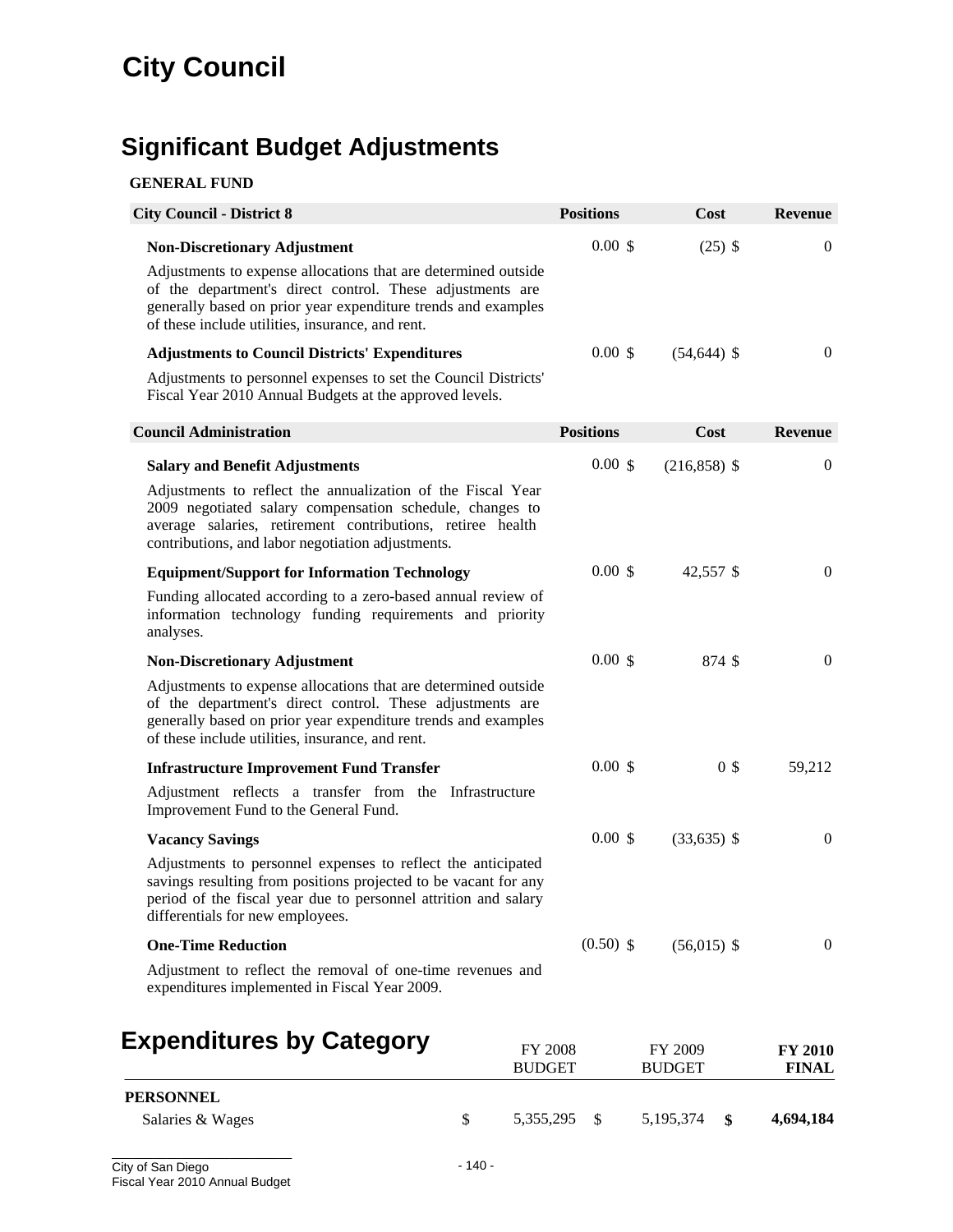| <b>Expenditures by Category</b> | FY 2008<br><b>BUDGET</b> |               | FY 2009<br><b>BUDGET</b> |               | <b>FY 2010</b><br><b>FINAL</b> |
|---------------------------------|--------------------------|---------------|--------------------------|---------------|--------------------------------|
| <b>PERSONNEL</b>                |                          |               |                          |               |                                |
| Fringe Benefits                 | \$<br>2,863,141          | \$            | 3,375,626                | \$            | 3,092,259                      |
| <b>SUBTOTAL PERSONNEL</b>       | \$<br>8,218,436          | \$            | 8,571,000                | \$            | 7,786,443                      |
| <b>NON-PERSONNEL</b>            |                          |               |                          |               |                                |
| Supplies & Services             | \$<br>1,180,890          | \$            | 947,418                  | $\mathbf{\$}$ | 947,770                        |
| <b>Information Technology</b>   | \$<br>234,723            | \$            | 213,985                  | \$            | 453,019                        |
| Energy/Utilities                | \$<br>113,922            | \$            | 141,255                  | \$            | 174,835                        |
| <b>Equipment Outlay</b>         | \$<br>21,500             | \$            | 21,500                   | \$            | 21,500                         |
| <b>SUBTOTAL NON-PERSONNEL</b>   | \$<br>1,551,035          | \$            | 1,324,158                | \$            | 1,597,124                      |
| <b>TOTAL</b>                    | \$<br>9,769,471          | \$            | 9,895,158                | \$            | 9,383,567                      |
| <b>Revenues by Category</b>     | FY 2008<br><b>BUDGET</b> |               | FY 2009<br><b>BUDGET</b> |               | <b>FY 2010</b><br><b>FINAL</b> |
| <b>GENERAL FUND</b>             |                          |               |                          |               |                                |
| Transfers from Other Funds      | \$                       | <sup>\$</sup> |                          | \$            | 214,698                        |
| <b>TOTAL</b>                    | \$                       | \$            |                          | \$            | 214,698                        |

## **Salary Schedule**

## **GENERAL FUND**<br>City Council District 1

| <b>City Council - District 1</b> |                                    | FY 2009   | <b>FY 2010</b>   |     |                          |               |           |
|----------------------------------|------------------------------------|-----------|------------------|-----|--------------------------|---------------|-----------|
| Class                            | <b>Position Title</b>              | Positions | <b>Positions</b> |     | Salary                   |               | Total     |
| 2003                             | Council Member                     | 1.00      | 1.00             | -\$ | 75,386                   | -S            | 75,386    |
| 2133                             | Council Assistant                  | 1.00      | 1.00             | \$  | 98,010                   | <sup>\$</sup> | 98,010    |
| 2211                             | Council Representative I           | 1.00      | 1.00             | \$  | 50,003                   | S             | 50,003    |
| 2211                             | Council Representative I           | 1.00      | 1.00             | \$  | 47,008                   | <sup>\$</sup> | 47,008    |
| 2211                             | Council Representative I           | 1.00      | 1.00             | \$  | 45,011                   | <sup>\$</sup> | 45,011    |
| 2211                             | Council Representative I           | 1.00      | 1.00             | S   | 52,811                   | S             | 52,811    |
| 2211                             | Council Representative I           | 1.00      | 1.00             | \$  | 55,016                   | <sup>\$</sup> | 55,016    |
| 2211                             | Council Representative I           | 1.00      | 1.00             | \$  | 45,019                   | <sup>\$</sup> | 45,019    |
| 2211                             | Council Representative I           | 1.00      | 1.00             | \$  | 39,000                   | <sup>\$</sup> | 39,000    |
| 2212                             | Council Representative II          | 1.00      | 1.00             | \$  | 36,010                   | <sup>\$</sup> | 36,010    |
|                                  | <b>Council District Reductions</b> | 0.00      | 0.00             | S   | $\overline{\phantom{a}}$ | \$            | (32,000)  |
|                                  | \$GMXBWdget to Approved Levels     | 0.00      | 0.00             | S   | $\blacksquare$           | \$            | (57, 283) |
|                                  | Temporary Help                     | 0.00      | 0.00             | \$  | $\overline{\phantom{0}}$ | \$            | 5,000     |
|                                  | <b>Total</b>                       | 10.00     | 10.00            |     |                          | \$            | 458,991   |
|                                  | <b>City Council - District 2</b>   | FY 2009   | <b>FY 2010</b>   |     |                          |               |           |
| Class                            | <b>Position Title</b>              | Positions | <b>Positions</b> |     | Salary                   |               | Total     |
| 2003                             | Council Member                     | 1.00      | 1.00             | \$  | 75,386                   | \$            | 75,386    |
|                                  |                                    |           |                  |     |                          |               |           |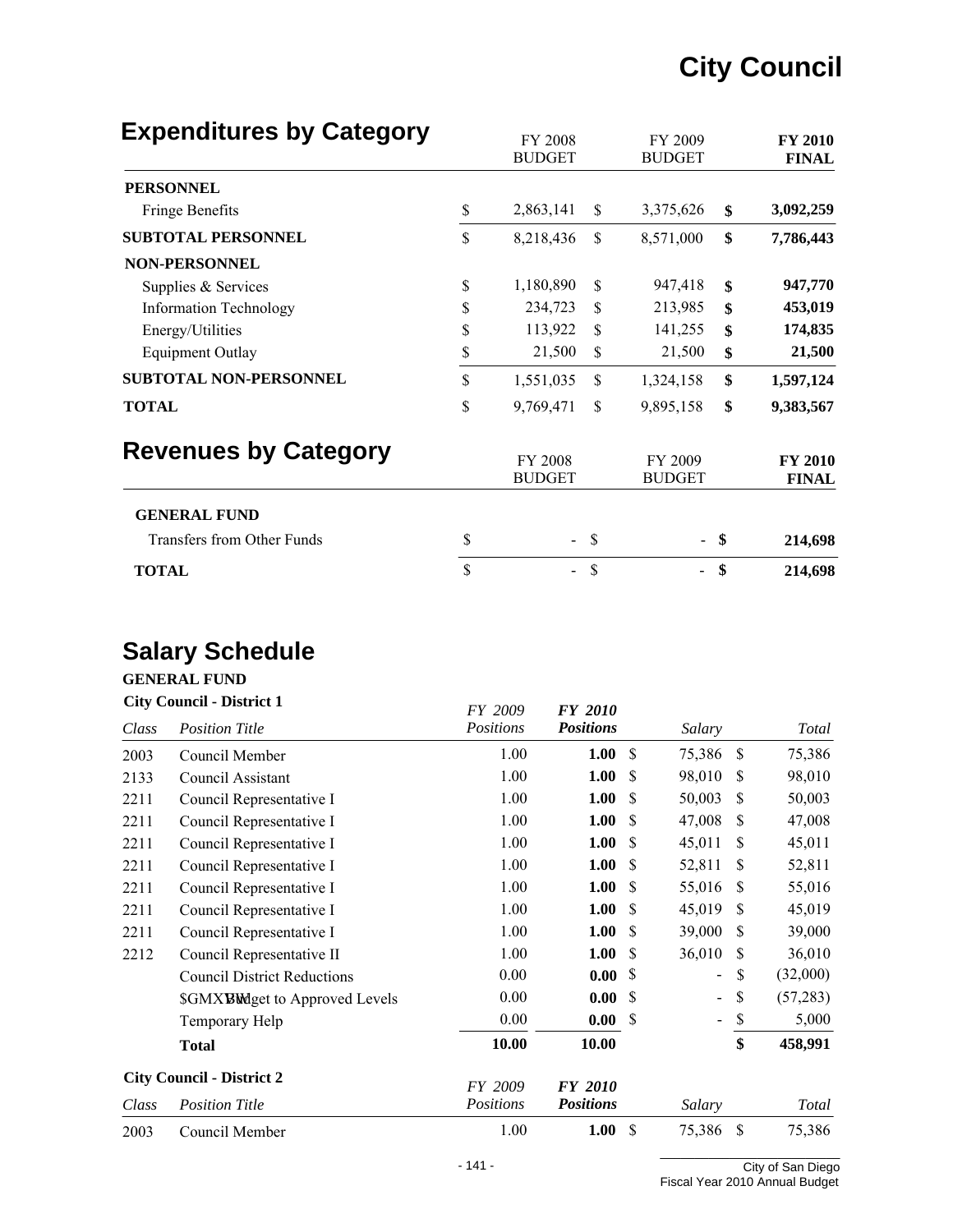## **Salary Schedule**

### **GENERAL FUND**

### **City Council - District 2** *FY 2009 FY 2010*

|       |                                    | 1 Y 2009             | <i>FY 2010</i>                     |                           |        |             |           |
|-------|------------------------------------|----------------------|------------------------------------|---------------------------|--------|-------------|-----------|
| Class | <b>Position Title</b>              | Positions            | <b>Positions</b>                   |                           | Salary |             | Total     |
| 2133  | Council Assistant                  | 1.00                 | 1.00                               | $\mathbb{S}$              | 98,010 | $\mathbb S$ | 98,010    |
| 2211  | Council Representative I           | 1.00                 | 1.00                               | $\boldsymbol{\mathsf{S}}$ | 39,000 | \$          | 39,000    |
| 2211  | Council Representative I           | 1.00                 | 1.00                               | \$                        | 70,013 | \$          | 70,013    |
| 2211  | Council Representative I           | 1.00                 | 1.00                               | \$                        | 49,005 | \$          | 49,005    |
| 2211  | Council Representative I           | 1.00                 | 1.00                               | \$                        | 30,014 | \$          | 30,014    |
| 2211  | Council Representative I           | 1.00                 | 1.00                               | \$                        | 60,008 | \$          | 60,008    |
| 2211  | Council Representative I           | 1.00                 | 1.00                               | $\boldsymbol{\mathsf{S}}$ | 39,000 | \$          | 39,000    |
| 2212  | Council Representative II          | 1.00                 | 0.00                               | \$                        |        | \$          |           |
| 2212  | Council Representative II          | 1.00                 | 1.00                               | $\boldsymbol{\mathsf{S}}$ | 39,000 | \$          | 39,000    |
| 2212  | Council Representative II          | 1.00                 | 1.00                               | \$                        | 68,016 | \$          | 68,016    |
|       | <b>Council District Reductions</b> | $0.00\,$             | 0.00                               | $\boldsymbol{\mathsf{S}}$ |        | \$          | (32,000)  |
|       | Adjust Budget to Approved Levels   | 0.00                 | 0.00                               | $\boldsymbol{\mathsf{S}}$ |        | \$          | (99, 519) |
|       | <b>Total</b>                       | 11.00                | 10.00                              |                           |        | \$          | 435,933   |
|       | <b>City Council - District 3</b>   |                      |                                    |                           |        |             |           |
| Class | <b>Position Title</b>              | FY 2009<br>Positions | <b>FY 2010</b><br><b>Positions</b> |                           | Salary |             | Total     |
| 2003  | Council Member                     | 1.00                 | 1.00                               | $\mathbb{S}$              | 75,386 | $\mathbb S$ | 75,386    |
| 2133  | Council Assistant                  | 1.00                 | 1.00                               | $\boldsymbol{\mathsf{S}}$ | 90,002 | \$          | 90,002    |
| 2211  | Council Representative I           | 1.00                 | 1.00                               | \$                        | 70,013 | \$          | 70,013    |
| 2211  | Council Representative I           | 1.00                 | 1.00                               | $\mathbb{S}$              | 44,200 | \$          | 44,200    |
| 2211  | Council Representative I           | 1.00                 | 1.00                               | \$                        | 35,006 | \$          | 35,006    |
| 2212  | Council Representative II          | 1.00                 | 1.00                               | \$                        | 35,006 | \$          | 35,006    |
| 2212  | Council Representative II          | 1.00                 | 1.00                               | \$                        | 40,019 | \$          | 40,019    |
| 2212  | Council Representative II          | 1.00                 | 1.00                               | \$                        | 46,010 | \$          | 46,010    |
| 2212  | Council Representative II          | 1.00                 | 1.00                               | \$                        | 41,018 | \$          | 41,018    |
| 2212  | Council Representative II          | 1.00                 | 1.00                               | \$                        | 50,003 | $\$$        | 50,003    |
|       | <b>Council District Reductions</b> | $0.00\,$             | 0.00                               | $\boldsymbol{\mathsf{S}}$ |        | \$          | (4,514)   |
|       | Adjust Budget to Approved Levels   | $0.00\,$             | 0.00                               | \$                        |        | \$          | (20, 455) |
|       | Temporary Help                     | $0.00\,$             | 0.00                               | $\mathcal{S}$             |        | \$          | 21,480    |
|       | <b>Total</b>                       | 10.00                | 10.00                              |                           |        | \$          | 523,174   |
|       | <b>City Council - District 4</b>   | FY 2009              | <b>FY 2010</b>                     |                           |        |             |           |
| Class | <b>Position Title</b>              | Positions            | <b>Positions</b>                   |                           | Salary |             | Total     |
|       |                                    |                      |                                    |                           |        |             |           |

| 2003 | Council Member           | 1.00<br>1.00 | - \$ | 75,386 \$ |      | 75,386  |
|------|--------------------------|--------------|------|-----------|------|---------|
| 2133 | Council Assistant        | 1.00<br>1.00 | -S   | 100,006   | - \$ | 100,006 |
| 2211 | Council Representative I | 1.00<br>1.00 | - \$ | 41,621    | - S  | 41,621  |
| 2211 | Council Representative I | 1.00<br>1.00 | - \$ | 39,000    | - \$ | 39,000  |
| 2211 | Council Representative I | 1.00<br>1.00 | - \$ | 56,181    | - S  | 56,181  |
| 2211 | Council Representative I | 1.00<br>1.00 | - \$ | 41.018    |      | 41,018  |
| 2211 | Council Representative I | 1.00<br>1.00 | - S  | 32,011    |      | 32,011  |
|      |                          |              |      |           |      |         |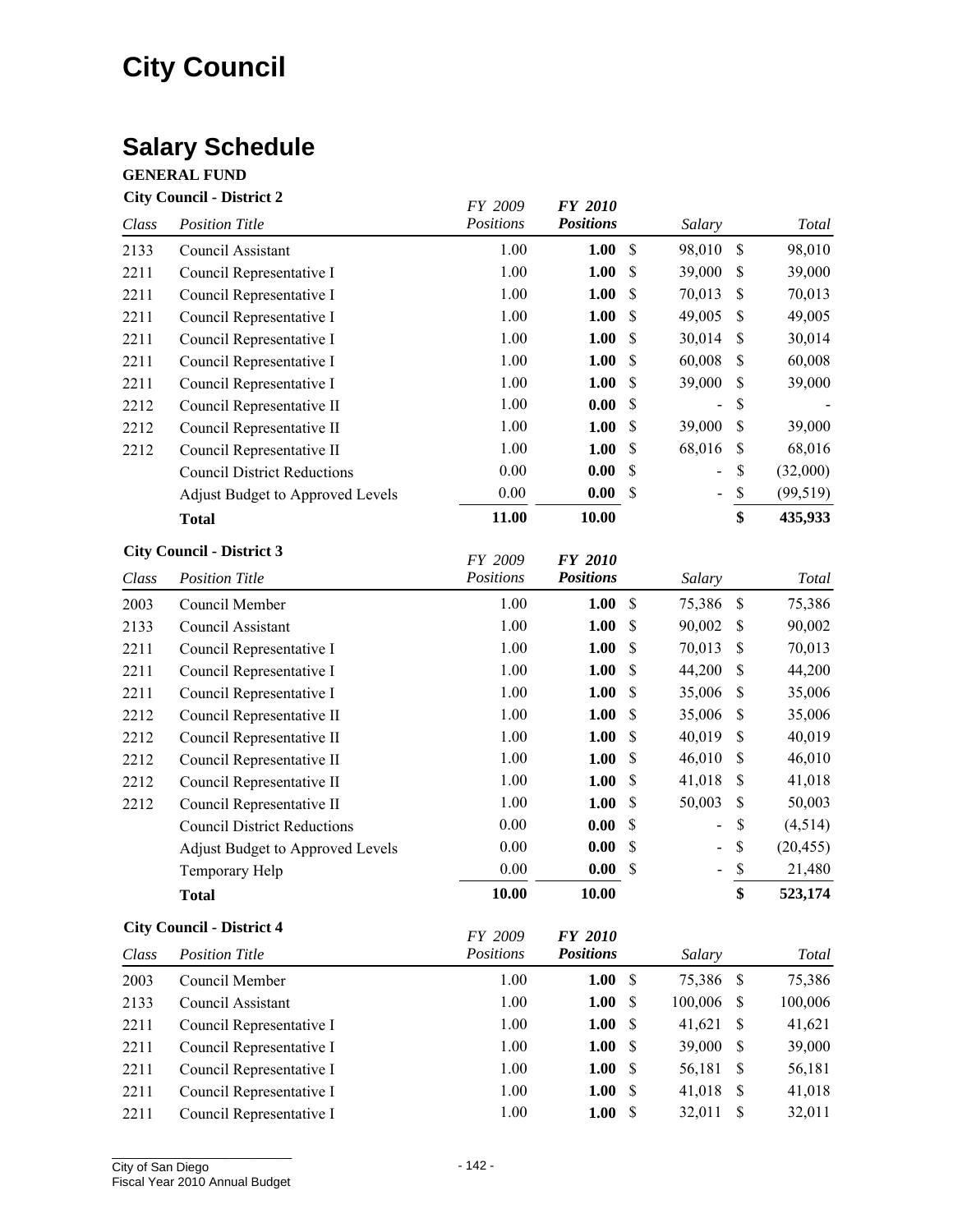### **Salary Schedule**

#### **GENERAL FUND**

### **City Council - District 4** *FY 2009 FY 2010*

|       |                                         | <i>FY 2009</i> | <i>FY 2010</i>   |                           |                              |             |            |
|-------|-----------------------------------------|----------------|------------------|---------------------------|------------------------------|-------------|------------|
| Class | <b>Position Title</b>                   | Positions      | <b>Positions</b> |                           | Salary                       |             | Total      |
| 2211  | Council Representative I                | 1.00           | 1.00             | $\mathbb{S}$              | 70,013                       | $\mathbb S$ | 70,013     |
| 2211  | Council Representative I                | 1.00           | 1.00             | \$                        | 70,013                       | \$          | 70,013     |
| 2211  | Council Representative I                | 1.00           | 1.00             | \$                        | 60,341                       | \$          | 60,341     |
|       | <b>Council District Reductions</b>      | 0.00           | 0.00             | \$                        | $\blacksquare$               | \$          | (32,000)   |
|       | <b>Adjust Budget to Approved Levels</b> | $0.00\,$       | 0.00             | \$                        | $\qquad \qquad \blacksquare$ | \$          | (103, 715) |
|       | Temporary Help                          | 0.00           | 0.00             | $\mathcal{S}$             | $\blacksquare$               | $\$$        | 10,000     |
|       | <b>Total</b>                            | 10.00          | 10.00            |                           |                              | \$          | 459,875    |
|       | <b>City Council - District 5</b>        | FY 2009        | <b>FY 2010</b>   |                           |                              |             |            |
| Class | <b>Position Title</b>                   | Positions      | <b>Positions</b> |                           | Salary                       |             | Total      |
| 2003  | Council Member                          | 1.00           | 1.00             | \$                        | 75,386                       | $\mathbb S$ | 75,386     |
| 2133  | Council Assistant                       | 1.00           | 1.00             | $\boldsymbol{\mathsf{S}}$ | 98,010                       | \$          | 98,010     |
| 2211  | Council Representative I                | 1.00           | 1.00             | \$                        | 50,003                       | \$          | 50,003     |
| 2211  | Council Representative I                | 1.00           | 1.00             | S                         | 62,005                       | \$          | 62,005     |
| 2211  | Council Representative I                | 1.00           | 1.00             | \$                        | 39,000                       | \$          | 39,000     |
| 2211  | Council Representative I                | 1.00           | 1.00             | \$                        | 25,002                       | \$          | 25,002     |
| 2211  | Council Representative I                | 1.00           | 1.00             | \$                        | 48,006                       | \$          | 48,006     |
| 2211  | Council Representative I                | 1.00           | 1.00             | \$                        | 45,011                       | \$          | 45,011     |
| 2211  | Council Representative I                | 1.00           | 1.00             | \$                        | 55,016                       | \$          | 55,016     |
|       | <b>Adjust Budget to Approved Levels</b> | $0.00\,$       | 0.00             | \$                        |                              | \$          | 3,621      |
|       | <b>Total</b>                            | 9.00           | 9.00             |                           |                              | \$          | 501,060    |
|       |                                         |                |                  |                           |                              |             |            |
|       | <b>City Council - District 6</b>        | FY 2009        | <b>FY 2010</b>   |                           |                              |             |            |
| Class | <b>Position Title</b>                   | Positions      | <b>Positions</b> |                           | Salary                       |             | Total      |
| 2003  | Council Member                          | 1.00           | 1.00             | \$                        | 75,386                       | $\mathbb S$ | 75,386     |
| 2133  | Council Assistant                       | 1.00           | 1.00             | $\boldsymbol{\mathsf{S}}$ | 90,605                       | \$          | 90,605     |
| 2211  | Council Representative I                | 1.00           | 1.00             | \$                        | 54,517                       | \$          | 54,517     |
| 2211  | Council Representative I                | 1.00           | 1.00             | \$                        | 50,003                       | \$          | 50,003     |
| 2211  | Council Representative I                | 1.00           | 1.00             | \$                        | 39,000                       | \$          | 39,000     |
| 2211  | Council Representative I                | 1.00           | 1.00             | \$                        | 71,469                       | \$          | 71,469     |
| 2211  | Council Representative I                | $1.00\,$       | 1.00             | $\boldsymbol{\mathsf{S}}$ | 60,008                       | \$          | 60,008     |
| 2211  | Council Representative I                | 1.00           | 1.00             | S                         | 39,000                       | S           | 39,000     |
| 2211  | Council Representative I                | 1.00           | 1.00             | \$                        | 44,512                       | \$          | 44,512     |
| 2211  | Council Representative I                | 1.00           | 1.00             | \$                        | 60,008                       | \$          | 60,008     |
|       | Adjust Budget to Approved Levels        | 0.00           | 0.00             | \$                        |                              | \$          | (186, 549) |
|       | <b>Total</b>                            | 10.00          | 10.00            |                           |                              | \$          | 397,959    |
|       | <b>City Council - District 7</b>        | FY 2009        | <b>FY 2010</b>   |                           |                              |             |            |
| Class | <b>Position Title</b>                   | Positions      | <b>Positions</b> |                           | Salary                       |             | Total      |
| 2003  | Council Member                          | 1.00           | 1.00 S           |                           | 75,386 \$                    |             | 75,386     |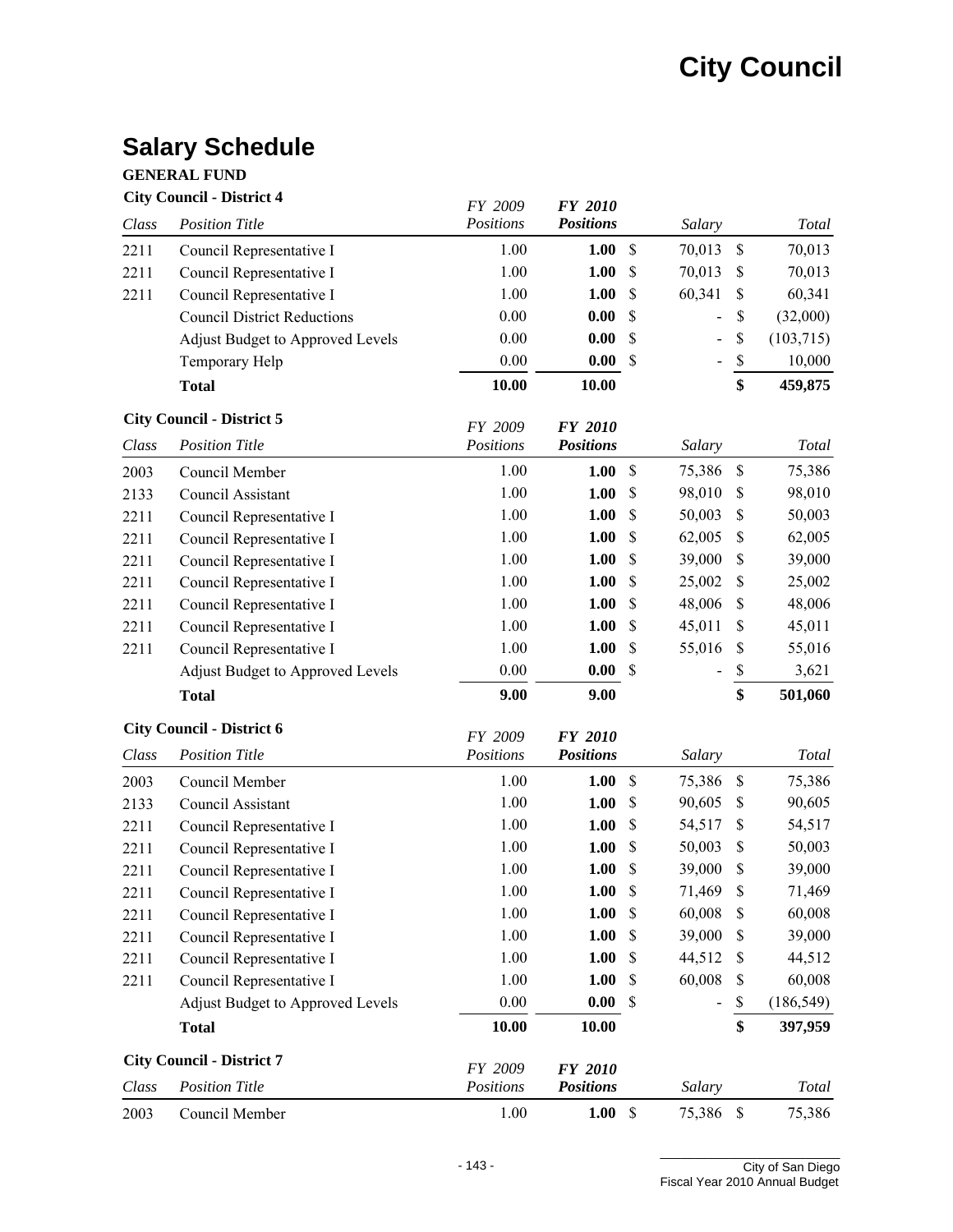### **Salary Schedule**

#### **GENERAL FUND**

### **City Council - District 7**

|       |                                         | <i>FY 2009</i>       | <i>FY 2010</i>                     |                   |         |                           |           |
|-------|-----------------------------------------|----------------------|------------------------------------|-------------------|---------|---------------------------|-----------|
| Class | <b>Position Title</b>                   | Positions            | <b>Positions</b>                   |                   | Salary  |                           | Total     |
| 2133  | Council Assistant                       | 1.00                 | 1.00                               | \$                | 105,040 | $\mathcal{S}$             | 105,040   |
| 2211  | Council Representative I                | 1.00                 | 1.00                               | \$                | 75,005  | \$                        | 75,005    |
| 2211  | Council Representative I                | 1.00                 | 1.00                               | \$                | 42,016  | \$                        | 42,016    |
| 2211  | Council Representative I                | 1.00                 | 1.00                               | $\mathbb{S}$      | 60,008  | \$                        | 60,008    |
| 2211  | Council Representative I                | 1.00                 | 1.00                               | \$                | 38,002  | \$                        | 38,002    |
| 2212  | Council Representative II               | 1.00                 | 1.00                               | \$                | 39,000  | \$                        | 39,000    |
| 2212  | Council Representative II               | 1.00                 | 1.00                               | \$                | 60,008  | \$                        | 60,008    |
| 2212  | Council Representative II               | 1.00                 | 1.00                               | \$                | 40,019  | $\mathsf{\$}$             | 40,019    |
| 2212  | Council Representative II               | 1.00                 | 1.00                               | \$                | 42,016  | \$                        | 42,016    |
|       | <b>Adjust Budget to Approved Levels</b> | 0.00                 | 0.00                               | \$                |         | \$                        | (76,062)  |
|       | <b>Total</b>                            | 10.00                | 10.00                              |                   |         | \$                        | 500,438   |
|       | <b>City Council - District 8</b>        |                      |                                    |                   |         |                           |           |
| Class | <b>Position Title</b>                   | FY 2009<br>Positions | <b>FY 2010</b><br><b>Positions</b> |                   | Salary  |                           | Total     |
|       |                                         |                      |                                    |                   |         |                           |           |
| 2003  | Council Member                          | 1.00                 | 1.00                               | $\mathbb{S}$      | 75,386  | $\mathbb{S}$              | 75,386    |
| 2133  | Council Assistant                       | 1.00                 | 1.00                               | \$                | 110,032 | \$                        | 110,032   |
| 2211  | Council Representative I                | 1.00                 | 1.00                               | \$                | 65,021  | \$                        | 65,021    |
| 2211  | Council Representative I                | 1.00                 | 1.00                               | \$                | 27,040  | \$                        | 27,040    |
| 2211  | Council Representative I                | 1.00                 | 1.00                               | $\$$              | 55,016  | \$                        | 55,016    |
| 2211  | Council Representative I                | 1.00                 | 1.00                               | \$                | 39,000  | \$                        | 39,000    |
| 2211  | Council Representative I                | 1.00                 | 1.00                               | \$                | 55,016  | \$                        | 55,016    |
| 2211  | Council Representative I                | 1.00                 | 1.00                               | \$                | 50,045  | \$                        | 50,045    |
| 2211  | Council Representative I                | 1.00                 | 1.00                               | \$                | 55,016  | \$                        | 55,016    |
| 2211  | Council Representative I                | 1.00                 | 1.00                               | \$                | 39,000  | \$                        | 39,000    |
|       | Adjust Budget to Approved Levels        | 0.00                 | 0.00                               | \$                |         | \$                        | (54, 644) |
|       | <b>Total</b>                            | 10.00                | 10.00                              |                   |         | \$                        | 515,928   |
|       | <b>Council Administration</b>           | FY 2009              | <b>FY 2010</b>                     |                   |         |                           |           |
| Class | <b>Position Title</b>                   | Positions            | <b>Positions</b>                   |                   | Salary  |                           | Total     |
| 2210  | <b>Council Committee Consultant</b>     | 1.00                 | 1.00                               | \$                | 75,221  | $\boldsymbol{\mathsf{S}}$ | 75,221    |
| 2210  | <b>Council Committee Consultant</b>     | 0.50                 | 0.50                               | \$                | 100,000 | \$                        | 50,000    |
| 2210  | <b>Council Committee Consultant</b>     | 1.00                 | 1.00                               | \$                | 75,221  | \$                        | 75,221    |
| 2210  | <b>Council Committee Consultant</b>     | 1.00                 | 1.00                               | \$                | 75,221  | \$                        | 75,221    |
| 2210  |                                         | $1 \Omega$           | 1 ሰሰ                               | $\mathbf{\sigma}$ | 75.221  | ¢                         | 75.221    |

2210 Council Committee Consultant 1.00 **1.00** \$ 75,221 \$ 75,221 2210 Council Committee Consultant 1.00 **1.00** \$ 75,221 \$ 75,221 2210 Council Committee Consultant 1.00 **1.00** \$ 75,221 \$ 75,221 2210 Council Committee Consultant 0.50 **0.00** \$ - \$ -2211 Council Representative I 1.00 **1.00** \$ 78,000 \$ 78,000 2211 Council Representative I 1.00 **1.00** \$ 57,138 \$ 57,138 2212 Council Representative II 1.00 **1.00** \$ 55,016 \$ 55,016